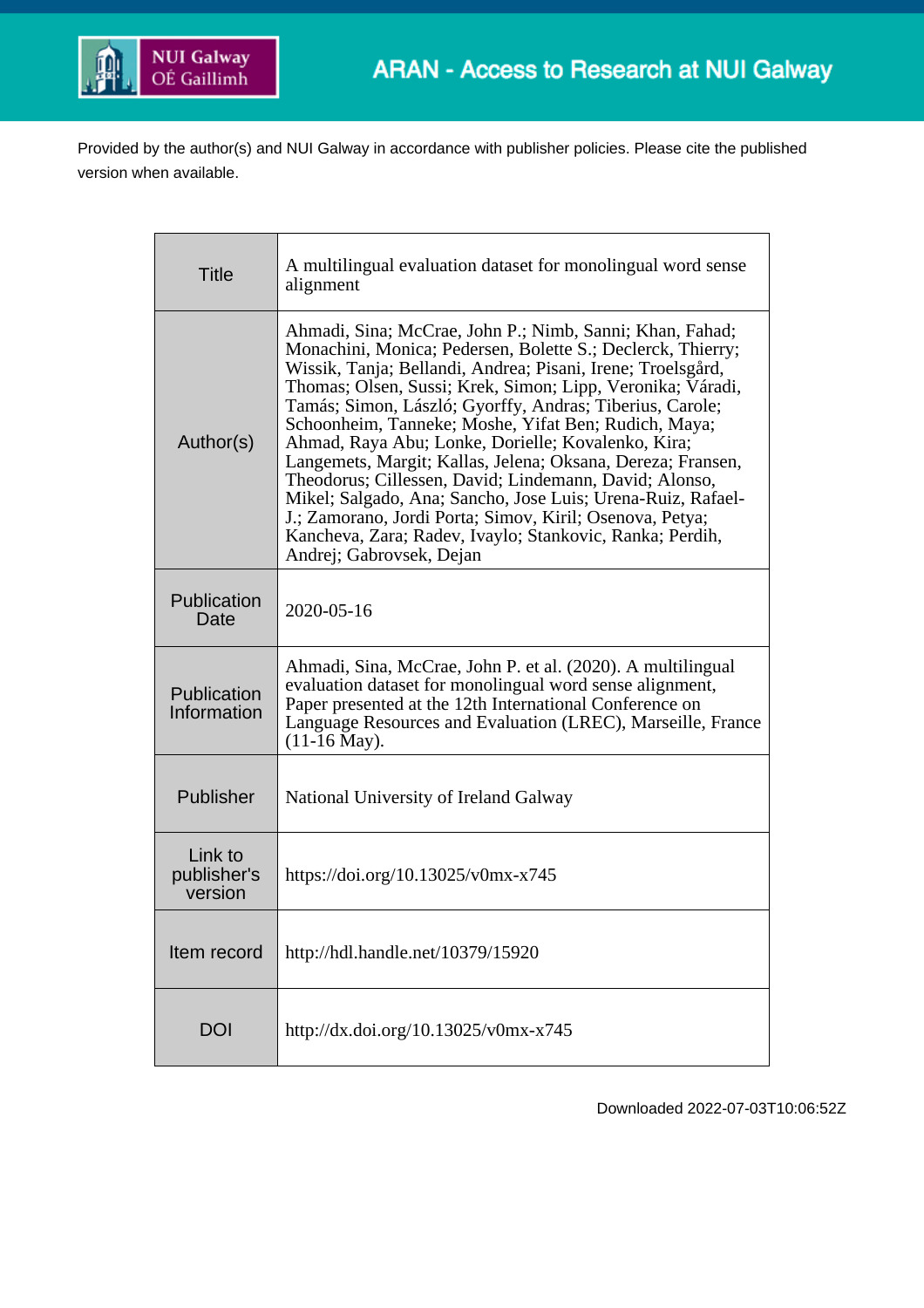Some rights reserved. For more information, please see the item record link above.<br>  $\overline{\text{CO}}$   $\overline{\text{O}}$   $\overline{\text{O}}$   $\overline{\text{O}}$ 

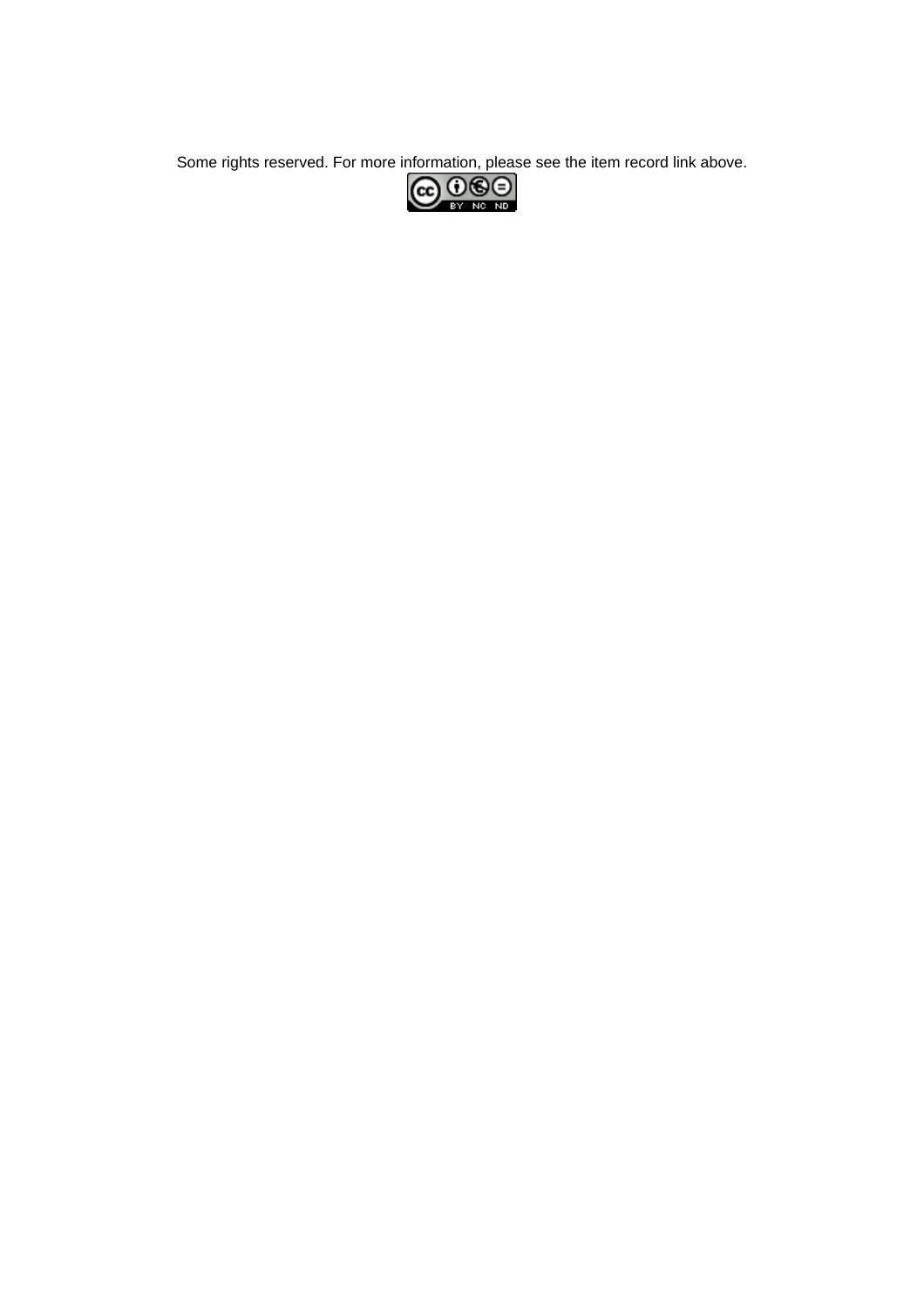# A Multilingual Evaluation Dataset for Monolingual Word Sense Alignment

Sina Ahmadi<sup>\*</sup>, John P. M<sup>c</sup>Crae<sup>\*</sup>,

Sanni Nimb<sup>1</sup>, Fahad Khan<sup>3</sup>, Monica Monachini<sup>3</sup>, Bolette S. Pedersen<sup>8</sup>, Thierry Declerck<sup>2,12</sup>, Tanja Wissik<sup>2</sup>, Andrea Bellandi<sup>3</sup>, Irene Pisani<sup>4</sup>, Thomas Troelsgård<sup>1</sup>, Sussi Olsen<sup>8</sup>, Simon Krek<sup>5</sup>, Veronika Lipp<sup>6</sup>, Tamás Váradi<sup>6</sup>, László Simon<sup>6</sup>, András Győrffy<sup>6</sup>, Carole Tiberius<sup>9</sup>, Tanneke Schoonheim<sup>9</sup>, Yifat Ben Moshe<sup>10</sup>, Maya Rudich<sup>10</sup>, Raya Abu Ahmad<sup>10</sup>, Dorielle Lonke<sup>10</sup>, Kira Kovalenko<sup>11</sup>, Margit Langemets<sup>13</sup>, Jelena Kallas<sup>13</sup>, Oksana Dereza<sup>7</sup>, Theodorus Fransen<sup>7</sup>, David Cillessen<sup>7</sup>, David Lindemann<sup>14</sup>, Mikel Alonso<sup>14</sup>, Ana Salgado<sup>15</sup> José Luis Sancho<sup>16</sup>, Rafael-J. Ureña-Ruiz<sup>16</sup>, Jordi Porta Zamorano<sup>16</sup>, Kiril Simov<sup>17</sup>, Petya Osenova<sup>17</sup>, Zara Kancheva<sup>17</sup>, Ivaylo Radev<sup>17</sup>, Ranka Stanković<sup>18</sup>, Andrej Perdih<sup>19</sup>, Dejan Gabrovšek<sup>19</sup>

\* Insight Centre for Data Analytics, National University of Ireland, Galway

{sina.ahmadi,john.mccrae}@insight-centre.org

(other affiliations in Appendix [A\)](#page-12-0)

#### Abstract

Aligning senses across resources and languages is a challenging task with beneficial applications in the field of natural language processing and electronic lexicography. In this paper, we describe our efforts in manually aligning monolingual dictionaries. The alignment is carried out at sense-level for various resources in 15 languages. Moreover, senses are annotated with possible semantic relationships such as broadness, narrowness, relatedness, and equivalence. In comparison to previous datasets for this task, this dataset covers a wide range of languages and resources and focuses on the more challenging task of linking general-purpose language. We believe that our data will pave the way for further advances in alignment and evaluation of word senses by creating new solutions, particularly those notoriously requiring data such as neural networks. Our resources are publicly available at <https://github.com/elexis-eu/MWSA>.

Keywords: lexical semantic resources, sense alignment, lexicography, language resource

### 1. Introduction

Lexical semantic resources (LSRs) are knowledge repositories that provide the vocabulary of a language in a descriptive and structured way. One of the famous examples of LSRs are dictionaries. Dictionaries form an important foundation of numerous natural language processing (NLP) tasks, including word sense disambiguation, machine translation, question answering and automatic summarization. However, the task of combining dictionaries from different sources is difficult, especially for the case of mapping the senses of entries, which often differ significantly in granularity and coverage. Approaches so far have mostly only been evaluated on named entities and quite specific domain language. In order to support a shared task at the GLOB- $ALEX$  workshop<sup>[1](#page-2-0)</sup>, we have developed a new baseline that covers 15 languages and will provide a new baseline for the task of monolingual word sense alignment.

Different dictionaries and related resources such as wordnets and encyclopedia have significant differences in structure and heterogeneity in content, which makes aligning information across resources and languages a challenging task. Word sense alignment (WSA) is a more specific task of linking dictionary content at sense level which has been proved to be beneficial in various NLP tasks, such as wordsense disambiguation [\(Navigli and Ponzetto, 2012\)](#page-11-0), semantic role labeling [\(Palmer, 2009\)](#page-11-1) and information extraction [\(Moro et al., 2013\)](#page-11-2). Moreover, combining LSRs can enhance domain coverage in terms of the number of lexical items and types of lexical-semantic information [\(Shi and](#page-11-3) [Mihalcea, 2005;](#page-11-3) [Ponzetto and Navigli, 2010;](#page-11-4) [Gurevych et](#page-10-0) [al., 2012\)](#page-10-0).

Given the current progress of artificial intelligence and the usage of data to train neural networks, annotated data with specific features play a crucial role to tackle data-driven challenges, particularly in NLP. In recent years, a few efforts have been made to create *gold-standard* dataset, i.e., a dataset of instances used for learning and fitting parameters, for aligning senses across monolingual resources includ-ing collaboratively-curated ones such as Wikipedia<sup>[2](#page-2-1)</sup>, and expert-made ones such as WordNet. However, the previous work is limited to a handful of languages and much of it is not on the core vocabulary of the language, but instead on named entities and specialist terminology. Moreover, despite the huge endeavour of lexicographers to compile dictionaries, proper lexicographic data are rarely openly accessible to researchers. In addition many of the resources are quite small and the extent to which the mapping is reliable is unclear.

In this paper, we present a set of datasets for the task of WSA containing manually-annotated monolingual resources in 15 languages. The annotation is carried out at sense level where four semantic relationships, namely, relatedness, equivalence, broadness, and narrowness, are selected for each pair of senses in the two resources by native lexicographers. Given the lexicographic context of this study, we have tried to provide lexicographic data from expert-made dictionaries. We believe that our datasets will pave the way for further developments in exploring statistical and neural methods, as well as for evaluation purposes. The rest of the paper is organized as follows: we first describe the previous work in Section [2.](#page-3-0) After having de-

<span id="page-2-0"></span>[<sup>\\*</sup> Contact Authors](#page-11-3) <sup>1</sup>[https://globalex2020.globalex.link/](#page-11-3)

<span id="page-2-1"></span><sup>2</sup><https://www.wikipedia.org>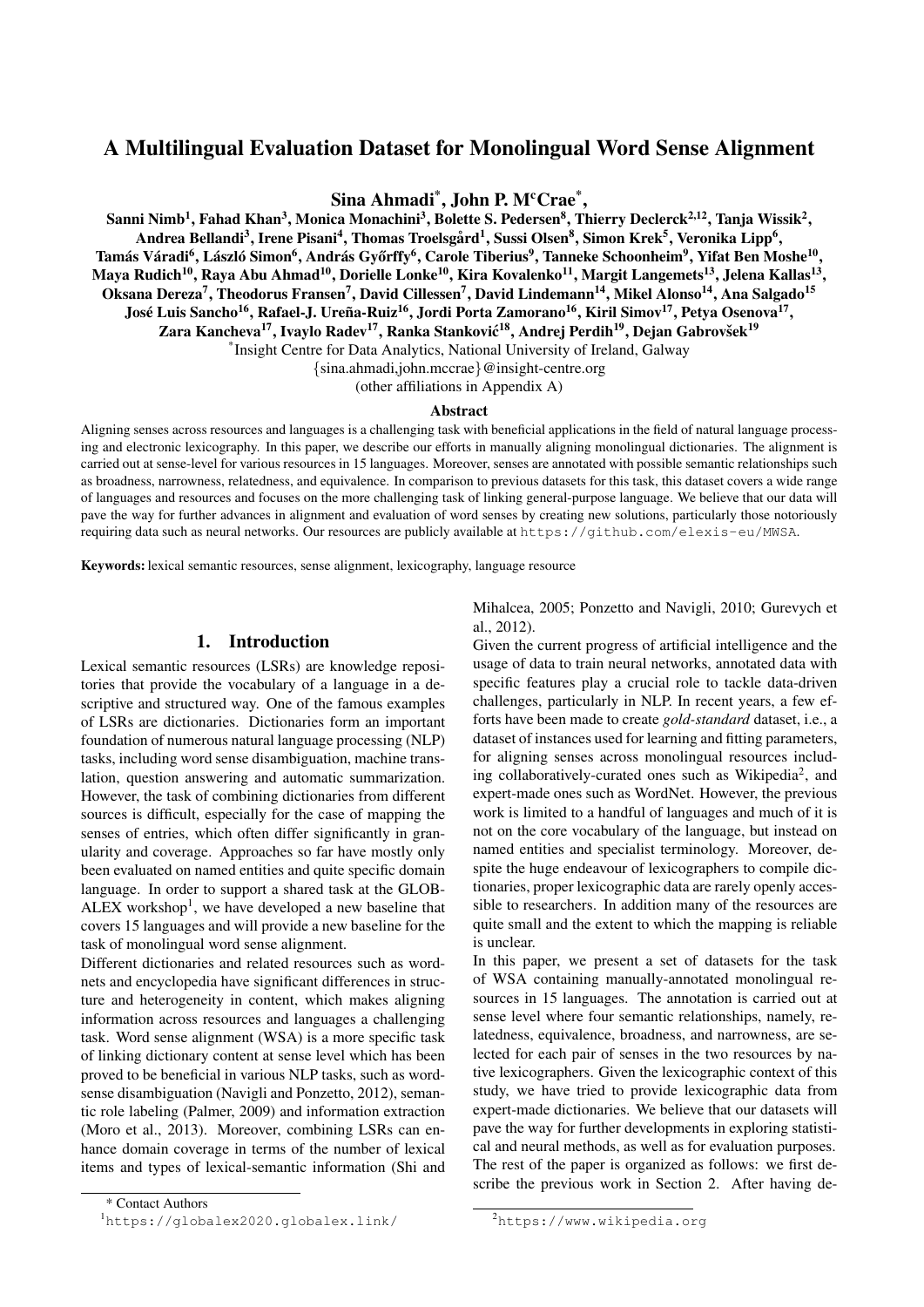<span id="page-3-3"></span>

| <b>Headword (POS)</b> | R <sub>1</sub> -ID <sub>s</sub> | R <sub>1</sub> senses                                | Semantic relation | <b>Sense match</b> | R <sub>2</sub> senses                                                                | R <sub>2</sub> -ID <sub>s</sub> |
|-----------------------|---------------------------------|------------------------------------------------------|-------------------|--------------------|--------------------------------------------------------------------------------------|---------------------------------|
| clog (verb)           |                                 |                                                      |                   |                    |                                                                                      |                                 |
|                       | clog.v.02                       | dance a clog dance                                   |                   |                    | to become clogged; to become<br>loaded or encumbered, as with<br>extraneous matter.  |                                 |
|                       | clog.v.03                       | impede the motion of, as<br>with a chain or a burden |                   |                    | to encumber or load, especially<br>with something that impedes<br>motion; to hamper. |                                 |
|                       | clog.v.01                       | become or cause to<br>become obstructed              |                   |                    | to coalesce or adhere; to unite in<br>a mass.                                        |                                 |
|                       | clog.v.06                       | fill to excess so that function<br>is impaired       |                   |                    | to obstruct so as to hinder motion<br>in or through; to choke up; .                  |                                 |
|                       | clog.v.04                       | impede with a clog or as if<br>with a clog           |                   |                    | to burden; to trammel; to<br>embarrass; to perplex.                                  |                                 |
|                       | clog.v.05                       | coalesce or unite in a mass                          |                   |                    |                                                                                      |                                 |

Figure 1: Sense provided for *clog* (verb) in the English WordNet (R1) and the Webster Dictionary (R2). Drop-down lists are created dynamically for semantic relationship annotation.

scribed our methodology in Section [3,](#page-3-1) we further elaborate on the challenges of sense annotation in Section [4.](#page-6-0) We evaluate the datasets in Section [5](#page-7-0) and finally, conclude the paper in Section [6.](#page-9-0)

### 2. Related Work

<span id="page-3-0"></span>Aligning senses across lexical resources has been attempted in several lexicographical milieus over the recent years. Such resources mainly include open-source dictionaries, WordNet and collaboratively-curated resources, such as Wikipedia. The latter has been shown to be reliable resources to construct accurate sense classifiers [\(Dandala et](#page-10-1) [al., 2013\)](#page-10-1).

There has been a significant body of research in aligning English resources, particularly, Princeton WordNet with Wikipedia (including [\(Ruiz-Casado et al., 2005;](#page-11-5) [Ponzetto](#page-11-4) [and Navigli, 2010;](#page-11-4) [Niemann and Gurevych, 2011;](#page-11-6) [Mc-](#page-10-2)[Crae, 2018\)](#page-10-2)), with the Longman Dictionary of Contemporary English and with Roget's thesaurus [\(Kwong, 1998\)](#page-10-3), with Wiktionary<sup>[3](#page-3-2)</sup> [\(Meyer and Gurevych, 2011\)](#page-10-4) or with the Oxford Dictionary of English [\(Navigli, 2006\)](#page-11-7). [Meyer and](#page-10-4) [Gurevych \(2011\)](#page-10-4) also present a manually-annotated dataset for WSA between the English WordNet and Wiktionary.

On the other hand, there are a fewer number of manually aligned monolingual resources in other languages. For instance, there have been considerable efforts in aligning lexical semantic resources (LSRs) in German, particularly, the GermaNet–the German Wordnet [\(Hamp and Feldweg,](#page-10-5) [1997\)](#page-10-5) with the German Wiktionary [\(Henrich et al., 2011\)](#page-10-6), with the German Wikipedia [\(Henrich et al., 2012\)](#page-10-7) and with the Digital Dictionary of the German Language (*Digitales Wörterbuch der Deutschen Sprache* [\(Klein and Geyken,](#page-10-8) [2010\)](#page-10-8)) [\(Henrich et al., 2014\)](#page-10-9). [Gurevych et al. \(2012\)](#page-10-0) present UKB–a large-scale lexical-semantic resource containing pairwise sense alignments between a subset of nine resources in English and German which are mapped to a uniform representation. For Danish, aligning senses across modern lexical resources has been carried out in several projects in recent years [\(Pedersen et al., 2018\)](#page-11-8), and a next natural step is to link these to historical Danish dictionaries.

[Pedersen et al. \(2009\)](#page-11-9) describe the semi-automatic compilation of a WordNet for Danish, *DanNet*, based on a monolingual dictionary, the Danish Dictionary (*Den Danske Ordbog (DDO)*). Later, the semantic links between these two resources facilitated the compilation of a comprehensive thesaurus (*Den Danske Begrebsordbog*) [\(Nimb et al.,](#page-11-10) [2014\)](#page-11-10). The semantic links between thesaurus and dictionary made it possible to combine verb groups and dictionary valency information, used as input for the compilation of the Danish FrameNet Lexicon [\(Nimb, 2018\)](#page-11-11). Furthermore, they constitute the basis for the automatically integrated information on related words in DDO, on the fly for each dictionary sense [\(Nimb et al., 2018\)](#page-11-12). Similarly, [Simov](#page-12-1) [et al. \(2019\)](#page-12-1) report the manual mapping of the Bulgarian Word-Net BTB-WN with the Bulgarian Wikipedia.

Given the amount of the effort required to construct and maintain expert-made resources, various solutions have been proposed to automatically link and merge existing LSRs at different levels. LSRs being very diverse in domain coverage [\(Meyer, 2010;](#page-10-10) [Burgun and Bodenreider,](#page-10-11) [2001\)](#page-10-11), previous works have focused on methods to increase domain coverage, enrich sense representations and decrease sense granularity [\(Miller, 2016\)](#page-11-13). [Miller and](#page-11-14) [Gurevych \(2014\)](#page-11-14) describe a technique for constructing an n-way alignment of LSRs and applied it to the production of a three-way alignment of the English WordNet, Wikipedia and Wiktionary. [Niemann and Gurevych \(2011\)](#page-11-6) propose a threshold-based Personalized PageRank method for extracting a set of Wikipedia articles as alignment candidates and automatically aligning them with WordNet synsets. This method yields a sense inventory of higher coverage in comparison to taxonomy mapping techniques where Wikipedia categories are aligned to WordNet synsets [\(Ponzetto and Navigli, 2009\)](#page-11-15). Matuschek and Gurevych present the Dijkstra-WSA algorithm as a graph-based approach [\(Matuschek and Gurevych, 2013\)](#page-10-12) and a machine learning approach where features such as sense distances and gloss similarities are used for the task of WSA [\(Ma](#page-10-13)[tuschek and Gurevych, 2014\)](#page-10-13). It should be noted that all of these approaches produce results that are of lower reliability than gold standard datasets such as the ones presented in this paper.

<span id="page-3-2"></span><span id="page-3-1"></span><sup>3</sup><https://www.wiktionary.org/>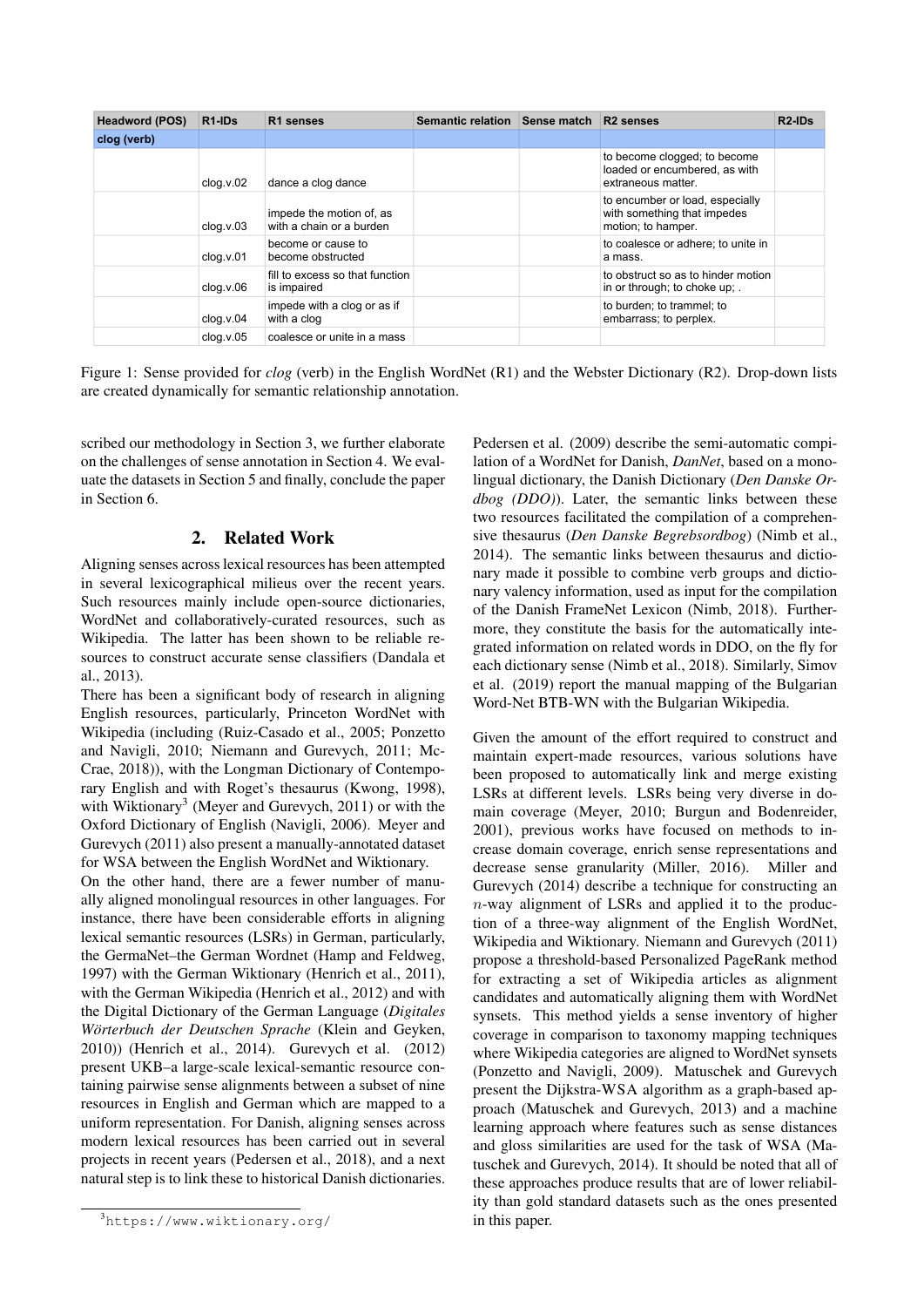### 3. Methodology

The main goal of the current study is to provide semantic relationships between two sets of senses for the same lemmas in two monolingual dictionaries. As an example, Figure [1](#page-3-3) illustrates the senses for the entry "clog" (verb) in the English WordNet [\(Miller, 1995\)](#page-11-16) (left) and the Webster's Dictionary 1913 [\(Webster and Slater, 1828\)](#page-12-2) (right). For further clarification, we provide two case studies of Danish and Italian in Section [4.](#page-6-0)

The actual annotation was implemented by means of dynamic spreadsheets that provide a simple but effective manner to complete the annotation. This also had the added advantage that the annotation task could be easily completed from any device. In order to collect the data that was required for the annotation, each of the participating institutes provided their data in some form. We asked them, where possible, to organize their two dictionaries either in OntoLex-Lemon [\(Cimiano et al., 2016\)](#page-10-14), TEI-Lex0 [\(Ro](#page-11-17)[mary and Tasovac, 2018\)](#page-11-17) or by following a simple TSV (tab-separated values) or Excel format providing the following data:

- An entry identifier, that locates the entry in the resource
- A sense identifier marking the sense in the resource, for example the sense number
- The lemma of the entry
- The part-of-speech of the entry
- The sense text, including the definition

In order to facilitate the task of annotation, we convert the initial data into spreadsheets. These spreadsheets provided an easy mapping and had the following columns:

- The headword and part of speech (given in parentheses after the headword);
- The sense text (definition) in the first resource;
- An interactive drop-down to specify one of the 5 semantic relations (see below) from the sense in the first resource;
- The sense text (abbreviated) in a drop-down list from the second resource, which the first resource is matched to;
- The full sense text of the second resource.

The fifth column played no technical role in the annotation, but was provided for reference, however as it was formatted with text wrapping on, it allowed the annotators to see the full definition of the second resource. In general we arranged the spreadsheets such that there were more senses for the first resource. In cases where the number of senses between the two resources were roughly equal, we created two spreadsheets based on which of the two datasets had more senses for those entries. In other cases, such as the English WordNet-Webster mapping where one resource (in this case WordNet) has many more senses, we used this as the first resource. Even still, there were some cases where the resource with more senses may contain a sense that corresponds to multiple senses in the second resource and in this case the annotators were instructed to simply use the "Insert Row Below" feature of the spreadsheet, which also duplicated the drop-down lists.

### 3.1. Semantic Relationships

One of the challenges is that sense granularity between two dictionaries is rarely such that we would expect one-to-one mapping between the senses of an entry. In this respect, we followed a simple approach such as that in SKOS [\(Miles](#page-10-15) [and Bechhofer, 2009\)](#page-10-15) providing different kinds of linking predicates, which are described in Table [1.](#page-5-0) While it is certainly not easy to decide which relationship is to be used (we discuss this below), we found that this methodology was broadly effective and we believe will simplify the development of machine-learning-based classifiers for sense alignment prediction.

#### 3.2. Data Selection

The selection of the initial set of lemmas and senses to be aligned is guided by the following criteria:

- The lemmas should represent all open class words, namely nouns, verbs, adjectives and adverbs.
- Another criterion was that the lemmas should represent different degrees of polysemy, i.e. both highly polysemous lemmas as well as monosemous ones should be included.
- The lemmas in the two resources have the same partof-speech tags. Spelling variations are normalized to a unique variation.

#### 3.3. Dictionaries used in the creation of the dataset

For alignment we used the following dictionaries:

- Basque The Basque Wordnet (MCR 3.0) and the Basque Monolingual Dictionary "*Euskal Hiztegia*" (copyright by the author, Ibon Sarasola) were linked.
- Bulgarian The BulTreeBank Wordnet (BTB-WN) [\(Osen](#page-11-18)[ova and Simov, 2017\)](#page-11-18) and the Bulgarian Wiktionary<sup>[4](#page-4-0)</sup> were used.
- Danish We used the *Ordbog over det danske Sprog*  $(ODS)$ <sup>[5](#page-4-1)</sup> [\(Dahlerup, 1918\)](#page-10-16), a historical dictionary covering 188,000 lemmas in Danish from 1700-1950, and *Den Danske Ordbog* (DDO) [\(Farø et al., 2003\)](#page-10-17) a dictionary of modern Danish covering Danish from 1950 till today. One additional criterion in data selection was that at least one of the senses in DDO should be linked to a base or core concept in the Princeton Word-Net via the Danish WordNet [\(Pedersen et al., 2019\)](#page-11-19). This resulted in 4,500 DDO lemmas (of 97,500 in the dictionary). The lemma intersection (86%) with ODS was selected for our task.
- Dutch We used the *Woordenboek der Nederlandsche Taal* (Dictionary of the Dutch Language, WNT) <sup>[6](#page-4-2)</sup> and the *Algemeen Nederlands Woordenboek* (Dictionary of Contemporary Dutch, ANW)<sup>[7](#page-4-3)</sup>. The Dutch lemmas

<span id="page-4-0"></span><sup>4</sup><https://bg.wiktionary.org>

<span id="page-4-1"></span><sup>5</sup>[https://ordnet.dk/ods\\_en](https://ordnet.dk/ods_en)

<span id="page-4-3"></span><span id="page-4-2"></span><sup>6</sup><http://gtb.ivdnt.org/search>

<sup>7</sup><http://anw.ivdnt.org/search>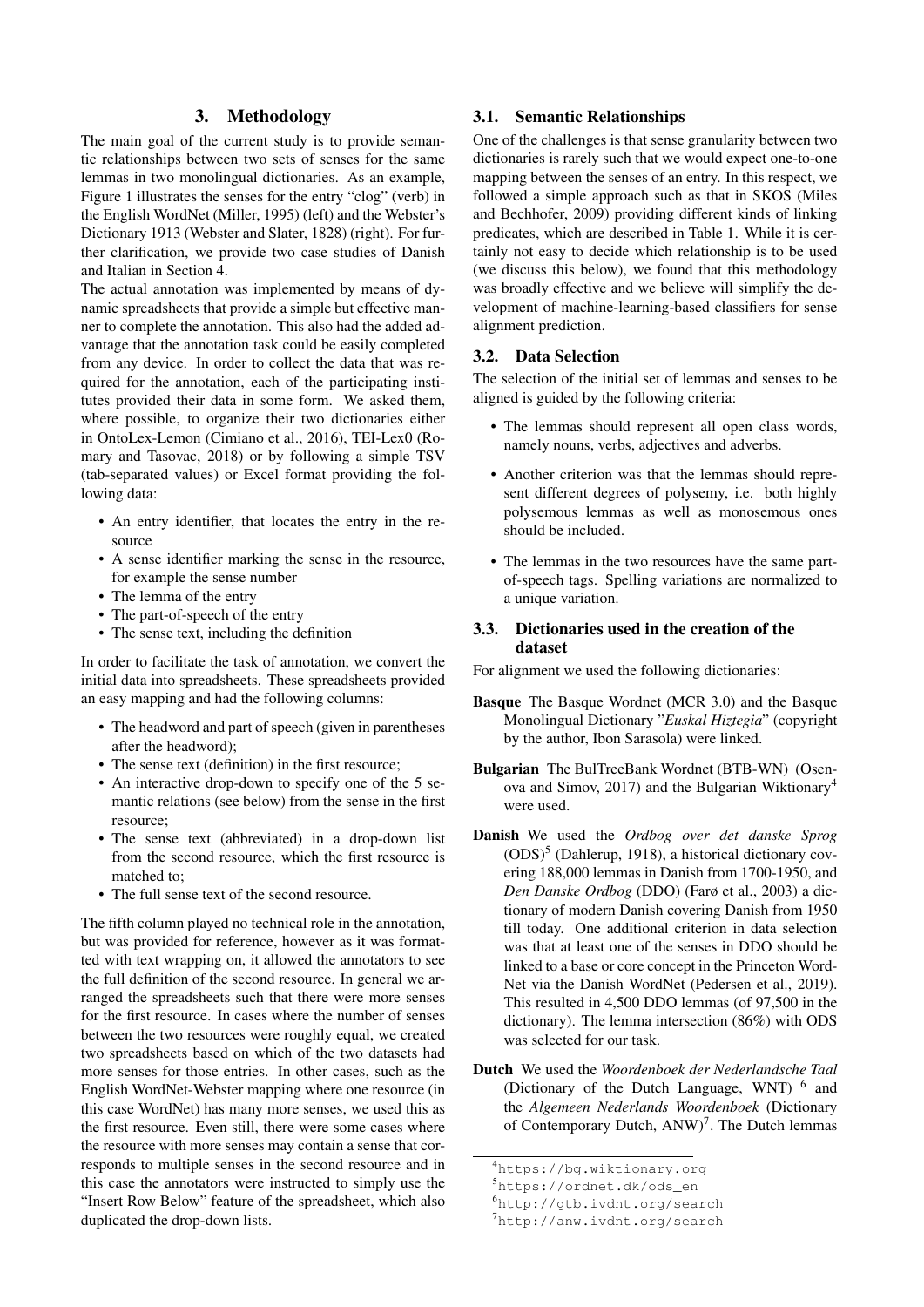<span id="page-5-0"></span>

| exact    | The sense are the same, for example the definitions are simply paraphrases                                                                  |
|----------|---------------------------------------------------------------------------------------------------------------------------------------------|
| broader  | The sense in the first dictionary completely covers the meaning of the sense in the second dictionary and is applicable to further meanings |
| narrower | The sense in the first dictionary is entirely covered by the sense of the second dictionary, which is applicable to further meanings        |
| related  | There are cases when the senses may be equal but the definitions in both dictionaries differ in key aspects                                 |
| none     | There is no match for this sense                                                                                                            |

Table 1: Semantic relationships according to SKOS used for WSA task

were selected based on the Danish lemma list due to the close relationship between the two languages, facilitated by the information on the English equivalents from the Princeton WordNet.

- English (KD) We used the Password and Global dictionary series provided by K Dictionaries through Lex-icala<sup>[8](#page-5-1)</sup>.
- English (NUIG) As such, we developed a second English dataset using Princeton WordNet [\(Miller, 1995\)](#page-11-16) [\(Fell](#page-10-18)[baum, 2010\)](#page-10-18) and the public domain version of Web-ster's dictionary from 1[9](#page-5-2)13<sup>9</sup>.
- Estonian We used the EKS Dictionary of Estonian and the PSV Basic Estonian Dictionary [\(Kallas et al., 2014\)](#page-10-19).
- German We used the German versions of OmegaWiki $10$ and Wiktionary<sup>[11](#page-5-4)</sup>.
- Hungarian We linked the Explanatory Dictionary of Hungarian  $(1959-1962)^{12}$  $(1959-1962)^{12}$  $(1959-1962)^{12}$  containing 60,000 entries and, the Comprehensive Dictionary of Hungarian  $(2006-)$ <sup>[13](#page-5-6)</sup> containing 110,000 entries. Both are typical academic dictionaries.
- Irish We used the Wiktionary data[14](#page-5-7) and *An Focloir ´ Beag* (Dónaill and Maoileoin, 1991, 'The Little Dictionary'), the only two monolingual dictionaries available for this language.
- Italian We used ItalWordNet [\(Roventini et al., 2000\)](#page-11-20) and SIMPLE [\(Lenci et al., 2000\)](#page-10-21).
- Serbian We used the Serbian WordNet [\(Krstev et al.,](#page-10-22) [2004;](#page-10-22) Stanković et al., 2018) and the Rečnik Matice *srpske I-VI: Recnik srpskohrvatskog knji ˇ zevnog jezika ˇ* (Dictionary of the Serbo-Croatian Literary Language).
- Slovene (JSI) Slovene WordNet [\(Erjavec and Fiser, 2006\)](#page-10-23) and Slovene Lexical Database [\(Gantar and Krek,](#page-10-24) [2011\)](#page-10-24) were used.
- Slovene (ISJFR) eSSKJ–Dictionary of the Slovenian Standard Language (3rd edition) [\(Gliha Komac et al.,](#page-10-25) [2016\)](#page-10-25) and the *Kostelski slovar* (Gregorič, 2014) were aligned.
- Spanish The *Diccionario de la lengua española* (2011 edition) [\(RAE, 2001\)](#page-11-21) was linked with the entries in the Spanish Wiktionary[15](#page-5-8) (backup dump of late August 2019) sharing the same lemmas.
- Portuguese Dicionário da Língua Portuguesa Contem*porânea* (DLPC, [\(Casteleiro, 2001\)](#page-10-27)) and *Dicionário Aberto* (DA)<sup>[16](#page-5-9)</sup> were used.
- Russian Ozhegov and Shvedova's "The Dictionary of the Russian Language" [\(Ozhegov and Shvedova, 1992\)](#page-11-22) and the Dictionary of the Russian Language edited by A.P. Evgenyeva, or Maliy Akademicheskiy Slovar (Short Academic Dictionary) [\(Evgenyeva, 1999,](#page-10-28) MAS) were used.

#### 3.4. Dataset Structure

Listing [1](#page-5-10) presents the structure of the datasets in JSON format. External keys such as meta ID and external ID will enable future lexicographers to integrate the annotations in external resources. Given that some of the semantic relationships, such as narrower and broader, are not symmetric, sense\_source and sense\_target are important classes in determining the semantic relationship correctly.

Listing 1: An example of the structure of senses and their alignments in the datasets

<span id="page-5-1"></span><sup>8</sup><https://www.lexicala.com/>

<span id="page-5-2"></span><sup>9</sup><https://www.websters1913.com/>

<span id="page-5-3"></span><sup>10</sup><http://www.omegawiki.org/>

<span id="page-5-5"></span><span id="page-5-4"></span><sup>11</sup><https://de.wiktionary.org/>

<sup>12</sup>[http://mek.oszk.hu/adatbazis/]( http://mek.oszk.hu/adatbazis/magyar-nyelv-ertelmezo-szotara)

[magyar-nyelv-ertelmezo-szotara]( http://mek.oszk.hu/adatbazis/magyar-nyelv-ertelmezo-szotara)

<span id="page-5-6"></span><sup>13</sup>[http://nagyszotar.nytud.hu]( http://nagyszotar.nytud.hu)

<span id="page-5-7"></span><sup>14</sup><https://ga.wiktionary.org>

<span id="page-5-10"></span><sup>{</sup> **"lemma"**: "splenetic", **"POS\_tag"**: "adjective", **"gender"**: "", **"meta\_ID"**: "", **"resource\_1\_senses"**: [ { **"#text"**: "of or relating to the spleen", **"external\_ID"**: "splenic.a.01"}, { **"#text"**: "very irritable", **"external\_ID"**: "bristly.s.01"} ], **"resource\_2\_senses"**: [ { **"#text"**: "affected with spleen; malicious; ,→ spiteful; peevish; fretful.", **"external\_ID"**: ""} ], **"alignment"**: [ { **"sense\_source"**: "very irritable", **"sense\_target"**: "affected with spleen; → malicious; spiteful; peevish; fretful.", ,→ **"semantic\_relationship"**: "exact"} ] }

<span id="page-5-8"></span><sup>15</sup><https://es.wiktionary.org/>

<span id="page-5-9"></span><sup>16</sup><https://dicionario-aberto.net>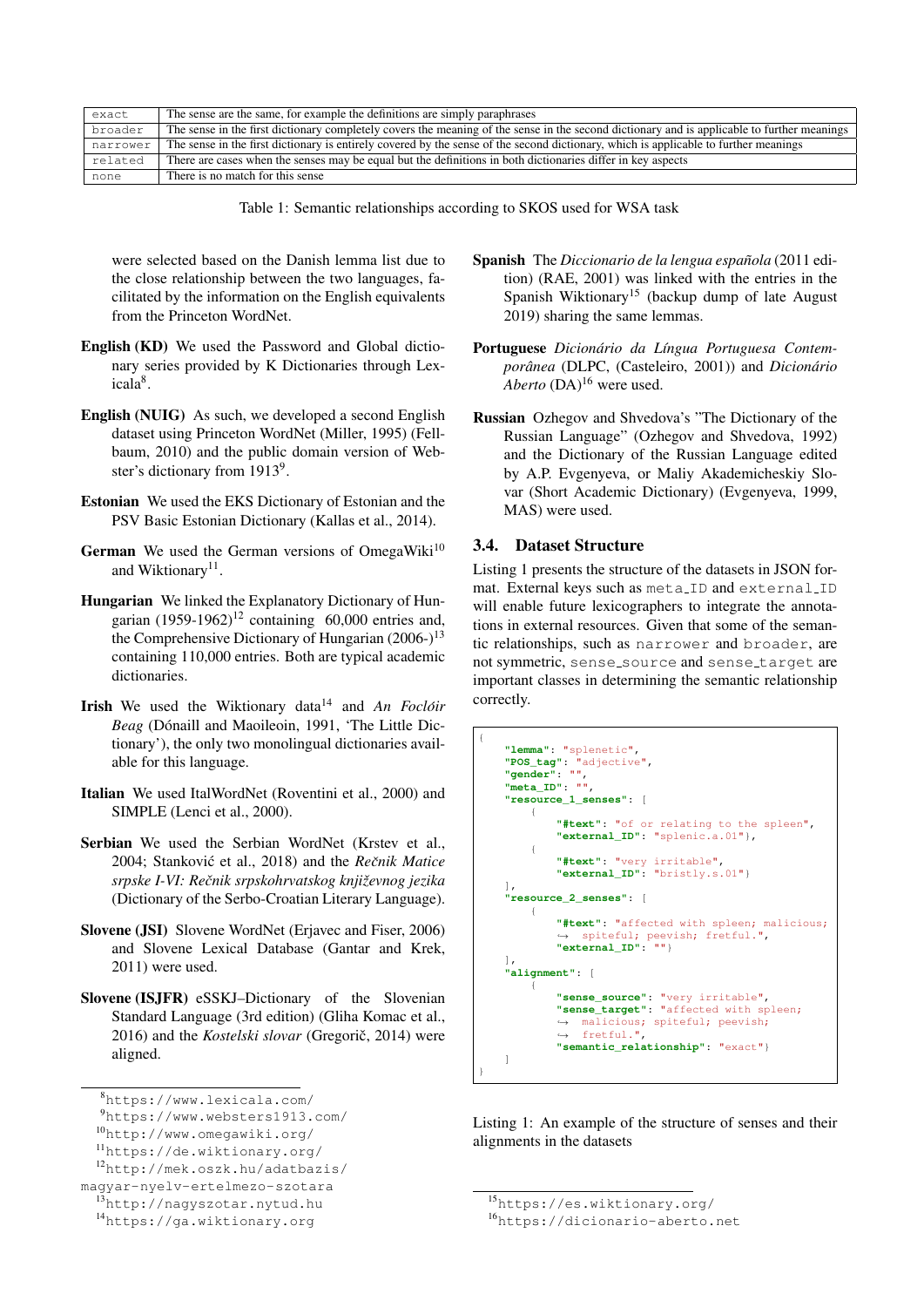### 4. Case Studies

<span id="page-6-0"></span>We explain some of the challenges in the task based on the qualitative experience of two of the annotation teams. They report challenges in the preparation of data and in the annotation process.

### 4.1. *Ordbog over det Danske Sprog* and *Den Danske Ordbog*

The datasets for this task are created using the following steps:

- Extracting senses in ODS and DDO. This was a challenging process as different reference keys which are used for senses, were dealt with differently. For the same reason, we did not take multi-word expressions into account in the extraction process.
- Normalizing orthographies. As a historical dictionary, ODS employs an old Danish orthography. We automatically converted that orthography to the modern one using a mapping between characters.
- Dataset creation. Entries are linked using a common ID, called metaID, in ODS and DDO. Using this ID, senses of the same headwords in the two dictionaries are brought together for the annotation task.

When it came to the linking process between the senses of the two dictionaries, all senses and sub-senses withing the sense hierarchy are brought together at the same level. This facilitated the annotation task as all possibilities could be visually taken into account easily. However, we believe that such a relaxation over the hierarchy may result in semantically less-representative senses.

Senses were considered to be 'exact' matches also in cases where definitions differed slightly due to new techniques and modernisation in society. E.g. the historical sense of the noun *passager* ('passenger') ('person travelling with mail coach etc.') was considered an exact match to the modern sense 'person travelling with private or public means of transportation'.

The more vague 'related' relation was used when there were differences in ontological type between the two definitions, e.g. the property of 'being able to sleep', a sense of the noun *søvn* ('sleep') in the historical dictionary, is 'related' to 'the state of sleeping' sense in the modern dictionary. Often such differences in ontological type across the two dictionaries were due to regular polysemy (act/result, semiotic artifact/content, animal/food, organisation/building etc., see for example [\(Pustejovsky, 1995\)](#page-11-23)). Two dictionaries will often differ in their descriptions in cases of regular polysemy, focusing on either one or the other sense leaving one of them under-specified, or describing both of them. For instance, while DDO for the noun *afsked* 'farewell' describes the act of saying farewell, ODS focuses on the result, namely the phrase 'farewell', therefore the senses are only 'related' and not exact matches. Likewise, ODS has only one sense for the noun *ambassade* 'embassy', namely the 'organisation' sense, while DDO has two: the organisation sense, but also the building sense. Moreover, 'related' has also been used when the ontological type is in fact the same for the two senses, but where other parts of the definitions differ slightly, e.g. in the case of the noun *bamse* ('bear, teddy bear'). The sense in the historical dictionary, i.e. 'fat, clumsy person, especially a child', is considered to be 'related' to the modern sense of the same lemma, i.e. 'fat, good-natured person'.

Regarding the 'broader' and 'narrower' relations, the historical ODS sense was for example considered to be 'broader' in the case of the noun *værge* (guardian): 'a guardian of anything or anybody' which in the modern dictionary is restricted to only being 'a guardian in legal context' (i.e. a guardian for a child not yet legally competent or for an incapacitated adult). An opposite case where the historical sense is 'narrower' than the modern one can be illustrated by the adjective *spids* ('sharp') where ODS describes two specific senses, one about sound and another one about smell, while DDO merges the two senses into one: 'pungent in an unpleasant way (about smell, taste or sound)'.

#### 4.2. ItalWordNet and SIMPLE

Regarding Italian, the team at ILC-CNR chose ItalWord-Net (IWN) and SIMPLE, two Italian language lexical resources which had been previously developed in the institute. The former, IWN, is a lexical semantic network for Italian [\(Roventini et al., 2002\)](#page-11-24) which is part of the WordNet family [\(Miller, 1995\)](#page-11-16). As such it is organised around the notion of a synset of word senses and the network structure based on lexical-semantic relations which hold between senses across synsets. The 50,000 Italian synsets contained in IWN are linked to the Princeton Wordnet. The latter resource, SIMPLE, constitutes the semantic level of a quadripartite Italian lexicon. Its structure is inspired by Generative Lexicon theory (Pustejovsky, 1995) and in particular the notion of qualia structure which is used to organise the Semantic Units (SemUs) which constitute the basic structures representing word-sense. SIMPLE contains 20,000 SemUs and we used the definitions of these SemUs for the task. Both lexicons share a set of common "base concepts" that provided the basis of a previous (semi-)automatic mapping of the two lexicons on the basis of their respective ontological organisations [\(Roventini et al., 2007;](#page-11-25) [Roventini](#page-11-26) [and Ruimy, 2008\)](#page-11-26). Although this mapping did not make the five-fold distinction, i.e., exact, narrower, broader, related, and none, it did constitute a useful starting point and a basis for comparison for the task.

The teams that had originally compiled IWN and SIMPLE shared many members in common and so, the definitions for corresponding senses across the two lexicons are sometimes very similar or differ solely on the basis of an extra clause. This made it easy to determine, in many cases, if two senses were 'exact' matches or if one was 'broader' or 'narrower' than the other by just comparing strings. The applicability of the 'related' category was less clear than the others but the annotator made use of it in cases where two senses referred to different concepts which did not match but were semantically related, as well as in cases of metaphoric senses in which one sense refers to the concrete and the other to the metaphorical meaning.

The annotator found the most challenging aspect of the task to lie in the necessity of having to choose the type of match-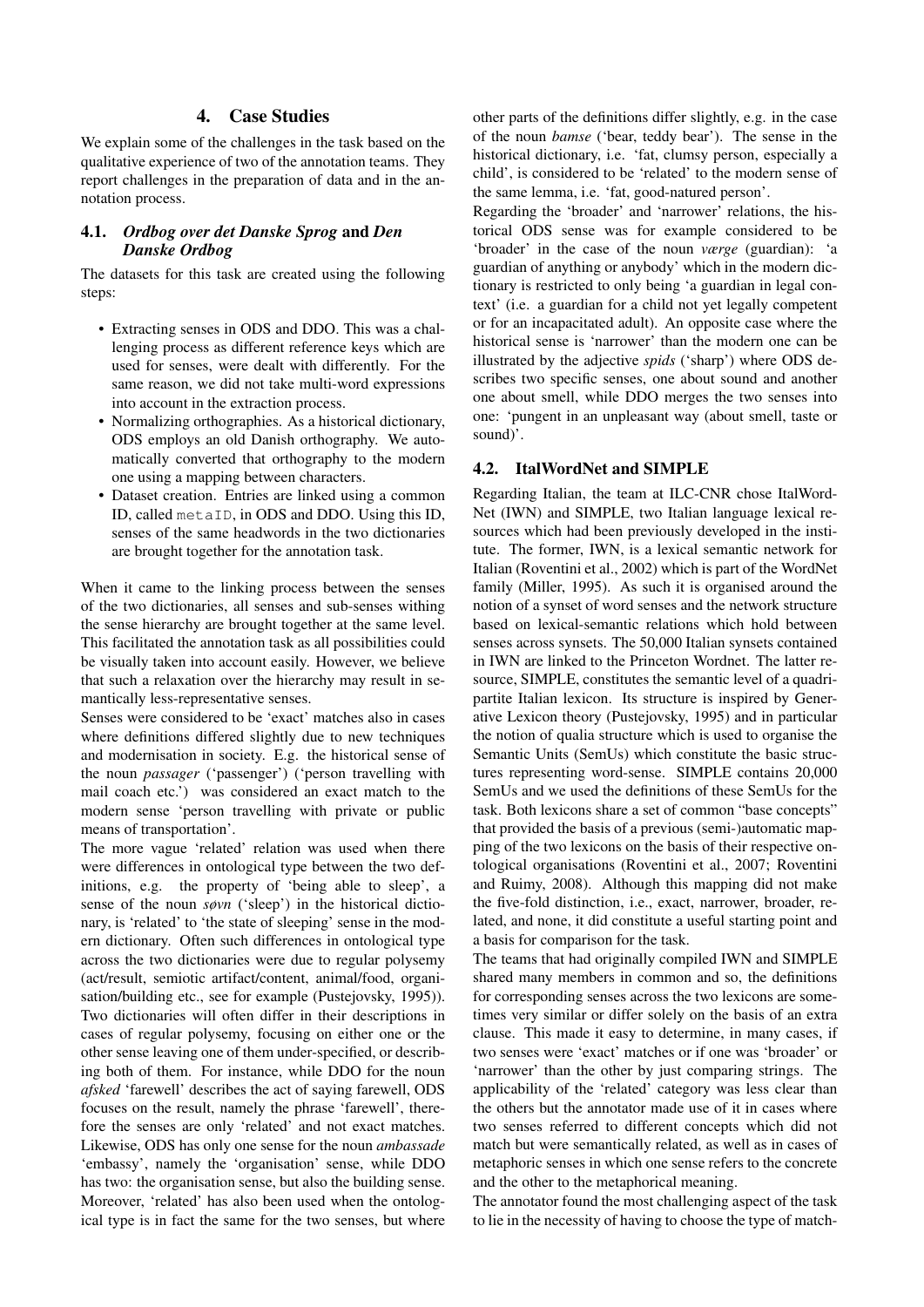<span id="page-7-3"></span>

| Language          | Resource                 | <b>Nouns</b>  | Verbs             | <b>Adjectives</b> | Adverbs           | Other             | All                    |
|-------------------|--------------------------|---------------|-------------------|-------------------|-------------------|-------------------|------------------------|
|                   | <b>Basque Wordnet</b>    | 929(6836)     | $\overline{0(0)}$ | 0(0)              | $\overline{0(0)}$ | $\overline{0(0)}$ | 929 (6836)             |
| <b>Basque</b>     | Euskal Hiztegia          | 971 (7754)    | 0(0)              | 0(0)              | 0(0)              | 0(0)              | 971 (7754)             |
| Bulgarian         | <b>BTB-WN</b>            | 1394 (15649)  | 175(1698)         | 305(3187)         | 50(338)           | $\overline{0(0)}$ | 1924 (20872)           |
|                   | Wik-<br>Bulgarian        | 1273 (12883)  | 164(1107)         | 194(1418)         | 39(306)           | $\overline{0(0)}$ | 1670(15714)            |
|                   | tionary                  |               |                   |                   |                   |                   |                        |
|                   | Ordbog<br>over<br>det    | 2176 (282040) | 983 (119163)      | 436 (60599)       | 0(0)              | $\overline{0(0)}$ | 3595 (461802)          |
| Danish            | danske Sprog             |               |                   |                   |                   |                   |                        |
|                   | Den Danske Ordbog        | 1036 (12326)  | 383(4045)         | 248(2228)         | $\overline{0(0)}$ | $\overline{0(0)}$ | 1667(18599)            |
|                   | Woordenboek<br>der       | 1459 (28979)  | 405(5185)         | 527 (7878)        | 106(2662)         | $\overline{0(0)}$ | 2497 (44704)           |
| Dutch             | Nederlandsche Taal       |               |                   |                   |                   |                   |                        |
|                   | Algemeen<br>Neder-       | 497 (8443)    | 140(1542)         | 109(1393)         | 13(172)           | $\overline{0(0)}$ | 759(11550)             |
|                   | lands Woordenboek        |               |                   |                   |                   |                   |                        |
| English (KD)      | Global                   | 92(532)       | 107(617)          | 80(457)           | 57(257)           | 61(283)           | 397(2146)              |
|                   | Password                 | 66(536)       | 72(417)           | 62(324)           | 33(177)           | 46(188)           | 279(1642)              |
| English (NUIG)    | Webster                  | 1131(11606)   | 741(4622)         | 373(2585)         | 45(269)           | $\overline{0(0)}$ | 2290(19082)            |
|                   | <b>Princeton WordNet</b> | 730(12166)    | 496 (6980)        | 249 (2892)        | 24(207)           | $\overline{0(0)}$ | 1499 (22245)           |
|                   | Dictionary of Esto-      | 543(4012)     | 273 (1598)        | 151(747)          | 98(451)           | 78 (370)          | 1143(7178)             |
| Estonian          | nian (EKS)               |               |                   |                   |                   |                   |                        |
|                   | Estonian Basic Dic-      | 543(4492)     | 273(1983)         | 151(1097)         | 98 (596)          | 79(468)           | 1144(8636)             |
|                   | tionary (PSV)            |               |                   |                   |                   |                   |                        |
| German            | German Wiktionary        | 2026 (15160)  | $\overline{0(0)}$ | 0(0)              | 0(0)              | 0(0)              | 2026 (15160)           |
|                   | German OmegaWiki         | 1266 (14354)  | 0(0)              | $\overline{0(0)}$ | 0(0)              | 0(0)              | 1266(14354)            |
| Hungarian         | Comprehensive            |               |                   |                   |                   |                   | 1355(14654)            |
|                   | Explanatory              |               |                   |                   |                   |                   | 1038 (10934)           |
| Irish             | An Foclóir Beag          | 891 (8053)    | 11(95)            | 55 (267)          | 10(56)            | 36(171)           | 1003(8642)             |
|                   | <b>Irish Wiktionary</b>  | 1209(6696)    | 8(45)             | 61(181)           | 10(41)            | 36(109)           | 1324 (7072)            |
| Italian           | <b>ItalWordNet</b>       | 408(3128)     | 352(2411)         | 0(0)              | 0(0)              | 0(0)              | 760 (5539)             |
|                   | <b>SIMPLE</b>            | 290 (1990)    | 218 (1240)        | $\overline{0(0)}$ | $\overline{0(0)}$ | $\overline{0(0)}$ | 508(3230)              |
| Serbian           | Serbian WordNet          | 691(5864)     | 985 (6522)        | 92(713)           | $\overline{0(0)}$ | $\overline{0(0)}$ | 1768 (13099)           |
|                   | Dictionary of Serbo-     | 289(2360)     | 281(1527)         | 29(215)           | $\overline{0(0)}$ | $\overline{0(0)}$ | 599(4102)              |
|                   | Croatian<br>Literary     |               |                   |                   |                   |                   |                        |
|                   | Language                 |               |                   |                   |                   |                   |                        |
| Slovenian (JSI)   | Slovene WordNet          | 409(1106)     | 303(901)          | 237(733)          | 44(133)           | $\overline{0(0)}$ | 993 (2873)             |
|                   | Slovene<br>Lexical       | 284(2237)     | 191(1047)         | 220 (1486)        | 29(102)           | 0(0)              | 724(4872)              |
|                   | Database                 |               |                   |                   |                   |                   |                        |
|                   | Slovenian<br>Standard    | 229(2060)     | 109(911)          | 76(620)           | 0(0)              | 60(588)           | 474 (4179)             |
| Slovenian (ISJFR) | Dictionary (eSSKJ)       |               |                   |                   |                   |                   |                        |
|                   | Kostelski slovar         | 151(1050)     | 61(308)           | 45(257)           | $\overline{0(0)}$ | 38(263)           | 295(1878)              |
|                   | Diccionario de<br>la     | 617(7986)     | 225(2426)         | 305(3269)         | 26(161)           | 24(250)           | 1197(14092)            |
| Spanish           | lengua española          |               |                   |                   |                   |                   |                        |
|                   | Spanish Wiktionary       | 602(6421)     | 227(2045)         | 294 (2825)        | 25(129)           | 22(123)           | 1170(11543)            |
|                   | Dicionário<br>da         | 285 (4060)    | 58(686)           | 110(1287)         | 9(143)            | 1(9)              | $\overline{463(6185)}$ |
|                   | Língua Portuguesa        |               |                   |                   |                   |                   |                        |
| Portuguese        | Contemporânea            |               |                   |                   |                   |                   |                        |
|                   | Dicionário Aberto        | 199(1521)     | 53(203)           | 67(372)           | 3(15)             | 1(5)              | 323 (2116)             |
| Russian           | Ozhegov-Shvedova         | 258 (2038)    | 109(615)          | 101(533)          | 15(77)            | 44(368)           | 527(3631)              |
|                   | Dictionary<br>of the     | 310(2811)     | 173(1338)         | 190(1219)         | 20(114)           | 71 (1010)         | 764(6492)              |
|                   | Russian<br>Language      |               |                   |                   |                   |                   |                        |
|                   | (MAS)                    |               |                   |                   |                   |                   |                        |

Table 2: Statistics of the datasets. This table shows the number of senses in the resources (number of the words in the definitions are provided in parentheses).

ing relationship from out of the five options available. This choice was not always an intuitive one and the procedure often called for a careful analysis in order to achieve as objective an assessment of the case under consideration as possible. The annotator also found it useful to consult other lexical resources, in particular two online versions of the well known *Treccani*<sup>[17](#page-7-1)</sup> and *Garzanti*<sup>[18](#page-7-2)</sup> reference dictionaries.

## 5. Evaluation

<span id="page-7-0"></span>We performed an intrinsic evaluation on our datasets by computing a number of resource statistics on the senses. Table [2](#page-7-3) provides resource statistics based on part-of-speech tags and languages. As most of the lemmas available in the resources belong to open classes, namely nouns, verbs, adjectives and adverbs, we carried out our experiments with respect to those part-of-speech tags. Moreover, there are few languages, such as German, Italian and Serbian, for which only a certain number of the part-of-speech tags

<span id="page-7-1"></span><sup>17</sup><http://www.treccani.it>

<span id="page-7-2"></span><sup>18</sup><https://www.garzantilinguistica.it>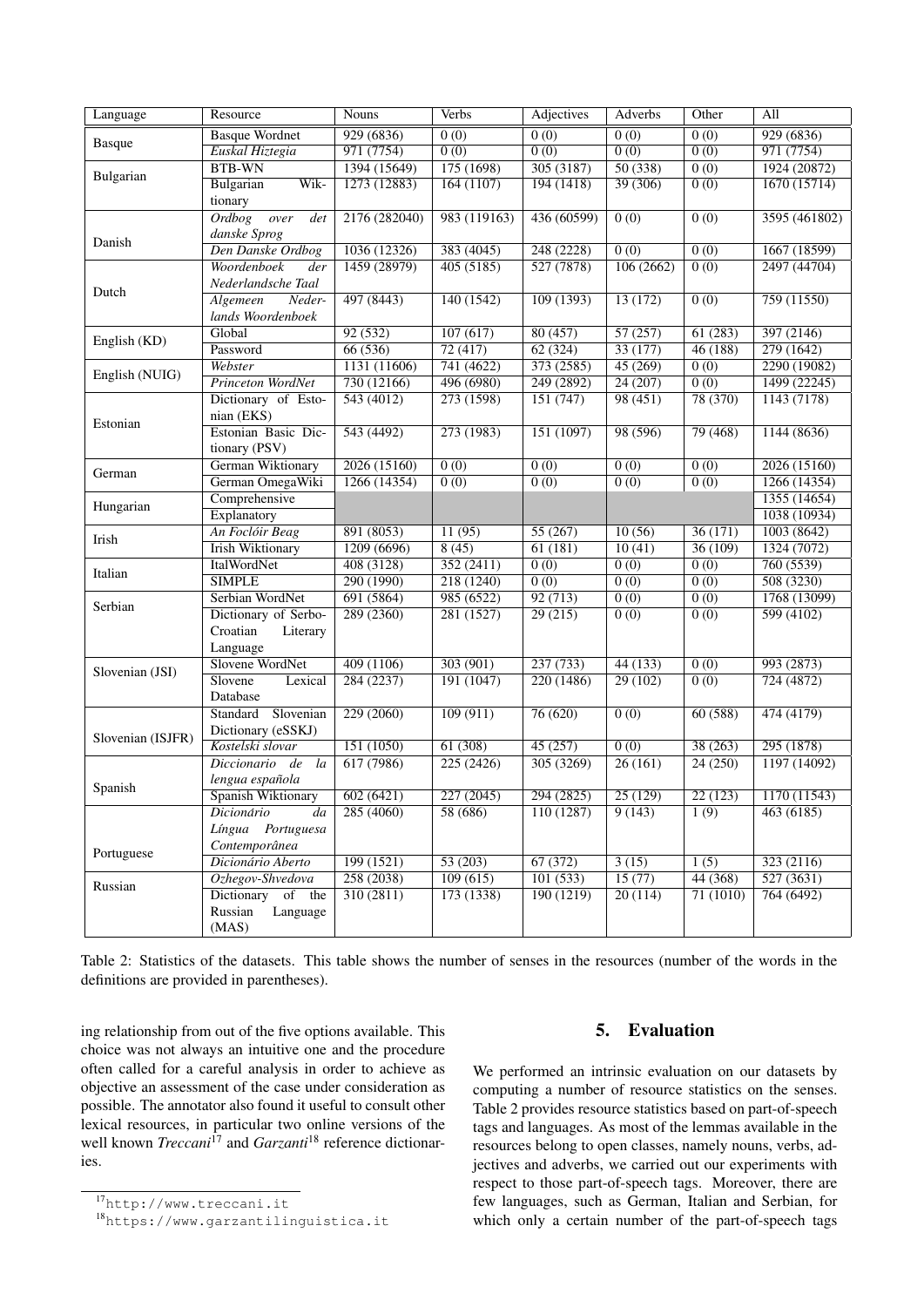<span id="page-8-0"></span>

Figure 2: Frequency of the number of senses in the datasets per language and resource (left resources at left and right resources at right)

are available. As a unique case, the Hungarian entries are aligned at lemma-level without taking the POS tags into account. The POS tags are provided within the senses, upon the lexicographers' request.

Moreover, the distribution of the frequency of number of senses is presented in Figure [2,](#page-8-0) where we show for each resource how many entries had 1, 2, 3, 4, 5 or more senses.

#### 5.1. Sense Granularity

The granularity of senses is a determining factor in applying automatic approaches for semantic similarity evaluation. Sense granularity does not follow an identical pattern across resources and languages. The type of the resource, the preference of the lexicographer and the historical period of the resource edition are some of the factors on how senses are shaped.

Figure [3](#page-8-1) illustrates the correlation between number of tokens in the first and second resource of the languages provided in our datasets. To calculate the correlation, we divide the number of space-separated tokens in one of the resources by the other resource. Although most of the resources have a correlation of [1, 2] which indicates a relatively similar granularity of senses in the two resources, Danish and English (NUIG) represent higher correlations. In the case of Danish, a correlation of 24.8 demonstrates a huge difference in how senses are expanded in the resources. This can be justified by the fact that ODS as a historical resource provides many senses which are no longer used in the language. In addition, the structure of the resource is in such a way that citations and further details are provided at sense-level rather than separately.

#### 5.2. Sense Alignments

One of the main challenges in aligning senses are due to the structure of the senses. A resource which provides senses in a hierarchy based on main senses and their sub-senses represents semantically context-dependent senses in comparison to one in which senses are *semantically independent*, which are stand-alone senses not influenced by the hierarchy. On the other hand, senses may contain descriptions beyond the definition, such as usage examples and idioms. To evaluate the distribution of the alignments with respect to the senses, we assume that each entry is a *lexicographic*

*network* [\(Ahmadi et al., 2018\)](#page-10-29), i.e., a graph where the nodes and edges are the senses and the alignments, respectively. Given a set of aligned senses, we denote the number of senses in resource 1 and resource 2 by  $n_1$  and  $n_2$ , respectively. We also denote the number of alignments in each entry by m. Therefore, the average degree of senses in each resource is defined as  $k_1 = \frac{m}{n_1}$  and  $k_2 = \frac{m}{n_2}$ . Similarly, the average degree of the whole dataset can be calculated as  $k = \frac{2 \times m}{n_1+n_2} = \frac{n_1 \times k_1+n_2 \times k_2}{n_1+n_2}$ . Finally, we define the number of existing alignments divided by the number of possible alignments as the density  $\delta = \frac{m}{n_1 \times n_2}$ .

<span id="page-8-1"></span>

Figure 3: Correlation between number of tokens

Table [3](#page-9-1) represents the results of our evaluations on the aligned senses. The degree indicates the distribution of the alignments with respect to the senses. For instance, a degree of 1.182  $(k_1)$  in the case of Russian shows that every sense is at least aligned with another one. On the other hand, a low degree of  $0.250 (k_1)$  in the case of Dutch indicates the sparsity of alignments over the senses. Moreover, density  $\delta$  provides an insight into how alignments are distributed over the combination of all senses. In other words, a higher density represents a higher probability that two senses are aligned in the two resources. Estonian and German resources, for example, have the highest density among the resources.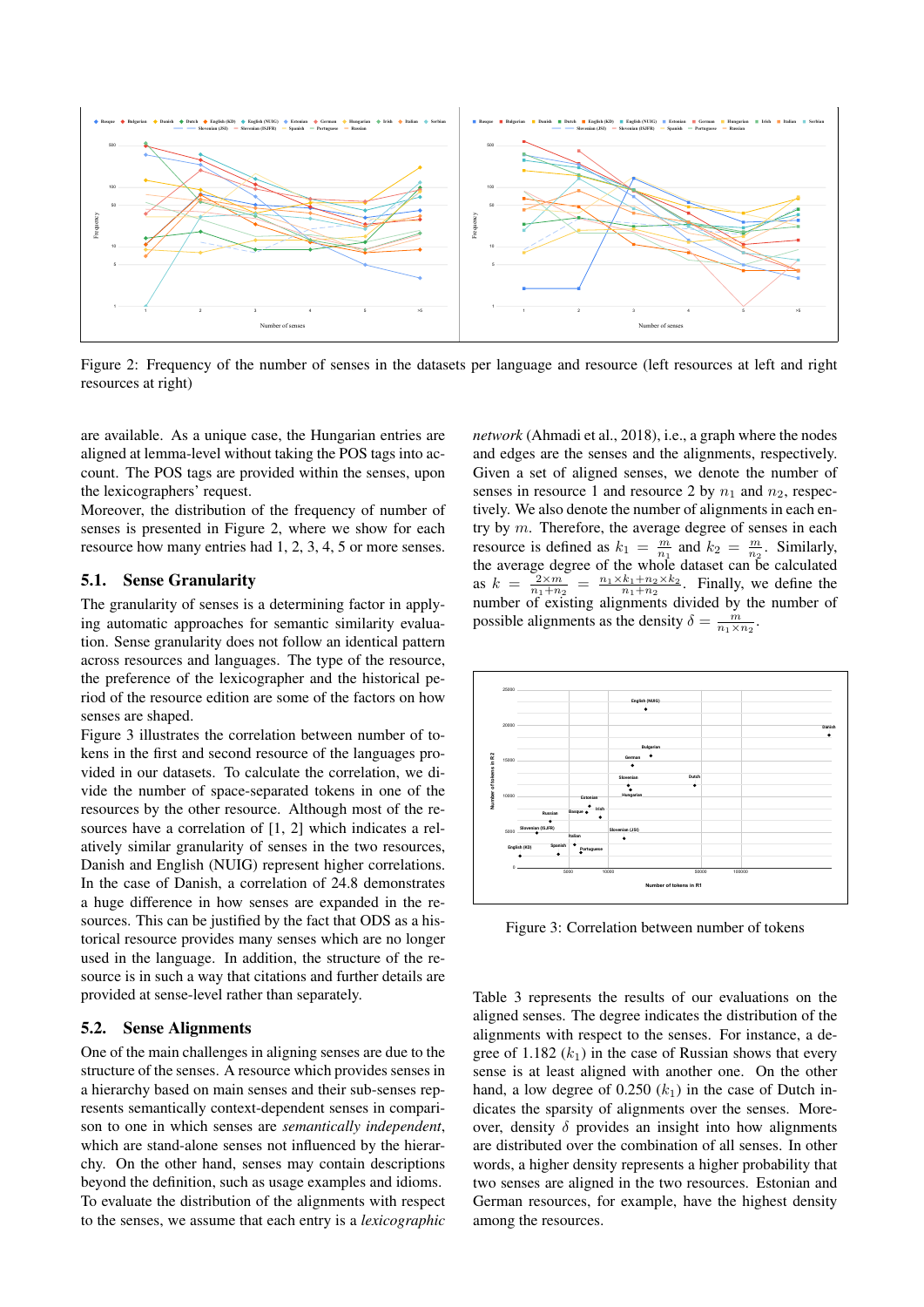<span id="page-9-1"></span>

| Language          | Semantic relationship |          |                |                |      | k <sub>1</sub> | $k_2$ | $\kappa$ | $\delta$   |
|-------------------|-----------------------|----------|----------------|----------------|------|----------------|-------|----------|------------|
|                   | exact                 | narrower | broader        | related        | all  |                |       |          |            |
| <b>Basque</b>     | 399                   | 138      | 94             | 184            | 815  | 0.877          | 0.839 | 0.858    | 9.03E-04   |
| Bulgarian         | 958                   | 274      | 254            | 492            | 1978 | 1.028          | 1.184 | 1.101    | $6.16E-04$ |
| Danish            | 1103                  | 316      | 189            | 36             | 1644 | 0.457          | 0.986 | 0.625    | 1.04E-07   |
| Dutch             | 489                   | 30       | 64             | 42             | 625  | 0.250          | 0.823 | 0.384    | 3.30E-04   |
| English (KD)      | 107                   | 78       | 28             | 88             | 301  | 0.758          | 1.079 | 0.891    | 2.72E-03   |
| English (NUIG)    | 885                   | 339      | 42             | 67             | 1333 | 0.582          | 0.889 | 0.704    | 3.88E-04   |
| Estonian          | 1025                  | 61       | 54             | $\overline{4}$ | 1144 | 1.001          | 1.000 | 1.000    | 5.00E-01   |
| German            | 354                   | 311      | 426            | 126            | 1217 | 0.601          | 0.961 | 0.739    | 3.70E-01   |
| Hungarian         | 465                   | 214      | 227            | 43             | 949  | 0.700          | 0.914 | 0.793    | 6.75E-04   |
| Irish             | 731                   | 45       | 67             | 132            | 975  | 0.972          | 0.736 | 0.838    | 7.34E-04   |
| Italian           | 327                   | 132      | 44             | 89             | 592  | 0.779          | 1.165 | 0.934    | 1.53E-03   |
| Serbian           | 325                   | 47       | 73             | 146            | 591  | 0.334          | 0.987 | 0.499    | 5.58E-04   |
| Slovenian (JSI)   | 306                   | 183      | 169            | 54             | 712  | 0.717          | 0.983 | 0.829    | 9.90E-04   |
| Slovenian (ISJFR) | 110                   | 88       | 10             | 39             | 247  | 0.521          | 0.837 | 0.642    | 1.77E-03   |
| Spanish           | 867                   | 185      | 114            | 93             | 1259 | 1.052          | 1.076 | 1.064    | 8.99E-04   |
| Portuguese        | 207                   | 38       | $\mathfrak{D}$ | 28             | 275  | 0.594          | 0.851 | 0.700    | 1.84E-03   |
| Russian           | 363                   | 15       | 159            | 86             | 623  | 1.182          | 0.815 | 0.965    | 1.55E-03   |

Table 3: A description of the semantic relationship alignments using basic graph measures

### 5.3. Inter-annotator Agreement

While the linking for most of the languages was only developed by a single annotator, we collected multiple annotations for four languages which enabled us to evaluate the alignment agreement over the same senses. Given the invariable number of annotators depending on the language and, the categorical nature of the problem, we used the Krippendorff's alpha-reliability [\(Krippendorff, 2011\)](#page-10-30) for calculating the inter-annotator agreement (IAA) where we considered each possible sense pair as an item for the agreement. Thus, if a pair of senses was not chosen by any of the annotators, they are considered to agree that the link between this is none. Table [4](#page-9-2) presents the IAA in a 5-class model, that is the five semantic relationships. Moreover, we provide a 2-class model where all types of semantic relationships, namely exact, broader, narrower and related, are merged and compared against 'none' as the other class. Regarding the number of senses, 561, 4979, 185 and 270 senses were annotated by more than one annotator for English, German, Irish and Danish, respectively, which made it possible to calculate IAA.

Regarding the English (KD) resources, an internal evaluation of the annotated data with two annotators show an agreement for 76% of the annotators.

<span id="page-9-2"></span>

|                      | Agreement (5-class) | Agreement (2-class) |
|----------------------|---------------------|---------------------|
| Irish $(3)$          | 0.83                | 0.99                |
| English (NUIG) $(3)$ | 0.43                | 0.73                |
| Danish (2)           | 0.95                | 0.92                |
| German $(2)$         | O 71                | 0.58                |

Table 4: Inter-annotator agreement using Krippendorff's alpha. Number of annotators provided in parentheses.

### 6. Conclusion

<span id="page-9-0"></span>In this paper, we presented a set of 17 datasets for the task of monolingual word sense alignment covering 15 languages. This dataset innovates on previous datasets by focusing on general vocabulary, which is much harder to link than the focus of previous works. In addition to the collaboratively-curated resources such as Wiktionary, many expert-made resources are used in our datasets for the task. We developed the alignment using 5 categories of links, namely exact, broader, narrower, related and not related, i.e. none, and found that our annotators were able to perform this task with high agreement. Given the significant size of the datasets, we believe that they can be beneficial not only for evaluation purposes, but also for training new statistical and neural models for various tasks such as word sense alignment, semantic relationship detection, paraphrasing and semantic entailment, to mention but a few.

As future work, we are planning to evaluate the performance of various methods for the tasks of sense alignment and semantic relationship detection using these datasets. Moreover, we would like to explore language-independent techniques to facilitate monolingual lexical data linking and increase the interoperability of both monolingual and multilingual dictionaries.

#### 7. Acknowledgements



The authors would like to thank the three anonymous reviewers for their insightful suggestions and careful reading of the manuscript. This work has received funding from the EU's Horizon 2020 Research and Innovation programme through the ELEXIS project under grant agreement No. 731015. The contributions in Bulgarian were partially funded by the Bulgarian National In-

terdisciplinary Research e-Infrastructure for Resources and Technologies in favor of the Bulgarian Language and Cultural Heritage, part of the EU infrastructures CLARIN and DARIAH – CLaDA-BG, Grant number DO1- 272/16.12.2019. This work is also supported by Sci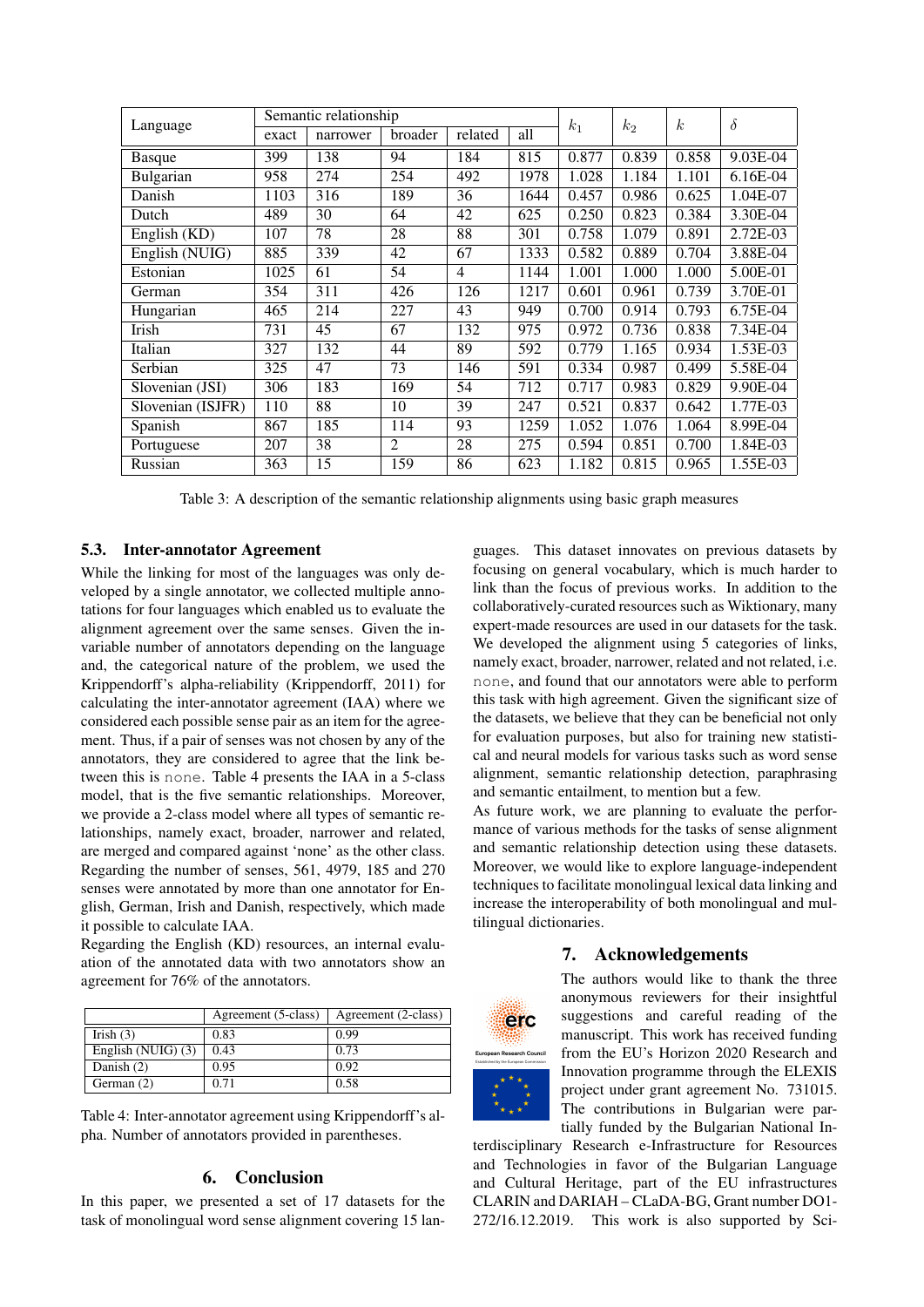ence Foundation Ireland (SFI) under the Insight Center for Data Analytics (Grant Number SFI/12/RC/2289) and the Irish Research Council under the "Cardamom" Consolidator Laureate Grant (IRCLA/2017/129).

# 8. Bibliographical References

- <span id="page-10-29"></span>Ahmadi, S., Arcan, M., and McCrae, J. (2018). On lexicographical networks. In *Workshop on eLexicography: Between Digital Humanities and Artificial Intelligence*.
- <span id="page-10-11"></span>Burgun, A. and Bodenreider, O. (2001). Comparing terms, concepts and semantic classes in WordNet and the Unified Medical Language System. In *in WordNet and the Unified Medical Language System. Proc NAACL Workshop, WordNet and Other Lexical Resources: Applications, Extensions and Customizations*, pages 77–82.
- <span id="page-10-27"></span>Casteleiro, J. M. (2001). Dicionário da língua portuguesa contemporanea. ˆ *Lisboa: Academia das Ciencias de Lis- ˆ boa e Editorial Verbo*, 2.
- <span id="page-10-14"></span>Cimiano, P., McCrae, J. P., and Buitelaar, P. (2016). Lexicon Model for Ontologies: Community Report.
- <span id="page-10-16"></span>Dahlerup, V. (1918). *Ordbog over det danske sprog*, volume 1. Gyldendal.
- <span id="page-10-1"></span>Dandala, B., Mihalcea, R., and Bunescu, R. (2013). Word sense disambiguation using Wikipedia. In *The People's Web Meets NLP*, pages 241–262. Springer.
- <span id="page-10-20"></span>Dónaill, N. O. and Maoileoin, P. U. (1991). An Foclóir *Beag*. An Gum.
- <span id="page-10-23"></span>Erjavec, T. and Fiser, D. (2006). Building Slovene Word-Net. In *Proceedings of the Fifth International Conference on Language Resources and Evaluation*, pages 1678–1683.
- <span id="page-10-28"></span>A. P. Evgenyeva, editor. (1999). *Dictionary of the Russian Language*, volume 1-4. Russkiy yazyk.
- <span id="page-10-17"></span>Ken Farø, et al., editors. (2003). *Den danske ordbog, bd.* 1-6, volume 1-6. Gyldendal. https://ordnet.dk/ddo\_en.
- <span id="page-10-18"></span>Fellbaum, C. (2010). WordNet. In *Theory and applications of ontology: computer applications*, pages 231– 243. Springer.
- <span id="page-10-24"></span>Gantar, P. and Krek, S. (2011). Slovene lexical database. In *Natural language processing, multilinguality*, pages 72–80.
- <span id="page-10-25"></span>Gliha Komac, N., Jakop, N., Ježovnik, J., Kern, B., Klemenčič, S., Krvina, D., Ledinek, N., Meterc, M., Michelizza, M., Pavlič, M., et al. (2016). eSSKJ: Dictionary *of the Slovenian Standard Language*. ZRC SAZU, 3rd edition.
- <span id="page-10-26"></span>Gregorič, J. (2014). Kostelski slovar. Založba ZRC.
- <span id="page-10-0"></span>Gurevych, I., Eckle-Kohler, J., Hartmann, S., Matuschek, M., Meyer, C. M., and Wirth, C. (2012). Uby: A largescale unified lexical-semantic resource based on LMF. In *Proceedings of the 13th Conference of the European Chapter of the Association for Computational Linguistics*, pages 580–590. Association for Computational Linguistics.
- <span id="page-10-5"></span>Hamp, B. and Feldweg, H. (1997). Germanet-a lexicalsemantic net for German. In *Automatic information extraction and building of lexical semantic resources for NLP applications*.
- <span id="page-10-6"></span>Henrich, V., Hinrichs, E., and Vodolazova, T. (2011). Semi-automatic extension of GermaNet with sense definitions from Wiktionary. In *Proceedings of the 5th Language and Technology Conference (LTC 2011)*, pages 126–130.
- <span id="page-10-7"></span>Henrich, V., Hinrichs, E. W., and Suttner, K. (2012). Automatically linking GermaNet to Wikipedia for harvesting corpus examples for Germanet senses. *JLCL*, 27(1):1– 19.
- <span id="page-10-9"></span>Henrich, V., Hinrichs, E., and Barkey, R. (2014). Aligning word senses in GermaNet and the DWDS dictionary of the German language. In *Proceedings of the Seventh Global Wordnet Conference*, pages 63–70.
- <span id="page-10-19"></span>Kallas, J., Tuulik, M., and Langemets, M. (2014). The basic Estonian dictionary: the first monolingual l2 learner's dictionary of Estonian. In *Proceedings of the XVI Euralex Congress*.
- <span id="page-10-8"></span>Klein, W. and Geyken, A. (2010). Das digitale Wörterbuch der deutschen Sprache (DWDS). In *Lexicographica: International annual for lexicography*, pages 79–96. De Gruyter.
- <span id="page-10-30"></span>Krippendorff, K. (2011). Computing Krippendorff's alpha-reliability. *Annenberg School for Communication Departmental Papers. Philadelphia*.
- <span id="page-10-22"></span>Krstev, C., Palović-Lažetić, G., Vitas, D., and Obradović, I. (2004). Using textual and lexical resources in developing Serbian Wordnet. *SCIENCE AND TECHNOLOGY*, 7(1- 2):147–161.
- <span id="page-10-3"></span>Kwong, O. Y. (1998). Aligning WordNet with additional lexical resources. *Usage of WordNet in Natural Language Processing Systems*.
- <span id="page-10-21"></span>Lenci, A., Bel, N., Busa, F., Calzolari, N., Gola, E., Monachini, M., Ogonowski, A., Peters, I., Peters, W., Ruimy, N., et al. (2000). SIMPLE: A general framework for the development of multilingual lexicons. *International Journal of Lexicography*, 13(4):249–263.
- <span id="page-10-12"></span>Matuschek, M. and Gurevych, I. (2013). Dijkstra-WSA: A graph-based approach to word sense alignment. *Transactions of the Association for Computational Linguistics*, 1:151–164.
- <span id="page-10-13"></span>Matuschek, M. and Gurevych, I. (2014). High performance word sense alignment by joint modeling of sense distance and gloss similarity. In *Proceedings of COL-ING 2014, the 25th International Conference on Computational Linguistics: Technical Papers*, pages 245–256.
- <span id="page-10-2"></span>McCrae, J. P. (2018). Mapping wordnet instances to Wikipedia. In *Proceedings of the 9th Global WordNet Conference (GWC 2018)*, pages 62–69.
- <span id="page-10-4"></span>Meyer, C. M. and Gurevych, I. (2011). What psycholinguists know about chemistry: Aligning Wiktionary and WordNet for increased domain coverage. In *Proceedings of 5th International Joint Conference on Natural Language Processing*, pages 883–892.
- <span id="page-10-10"></span>Meyer, C. M. (2010). How web communities analyze human language: Word senses in Wiktionary. In *In Second Web Science Conference*.
- <span id="page-10-15"></span>Miles, A. and Bechhofer, S. (2009). SKOS simple knowledge organization system reference. *W3C recommendation*, 18:W3C.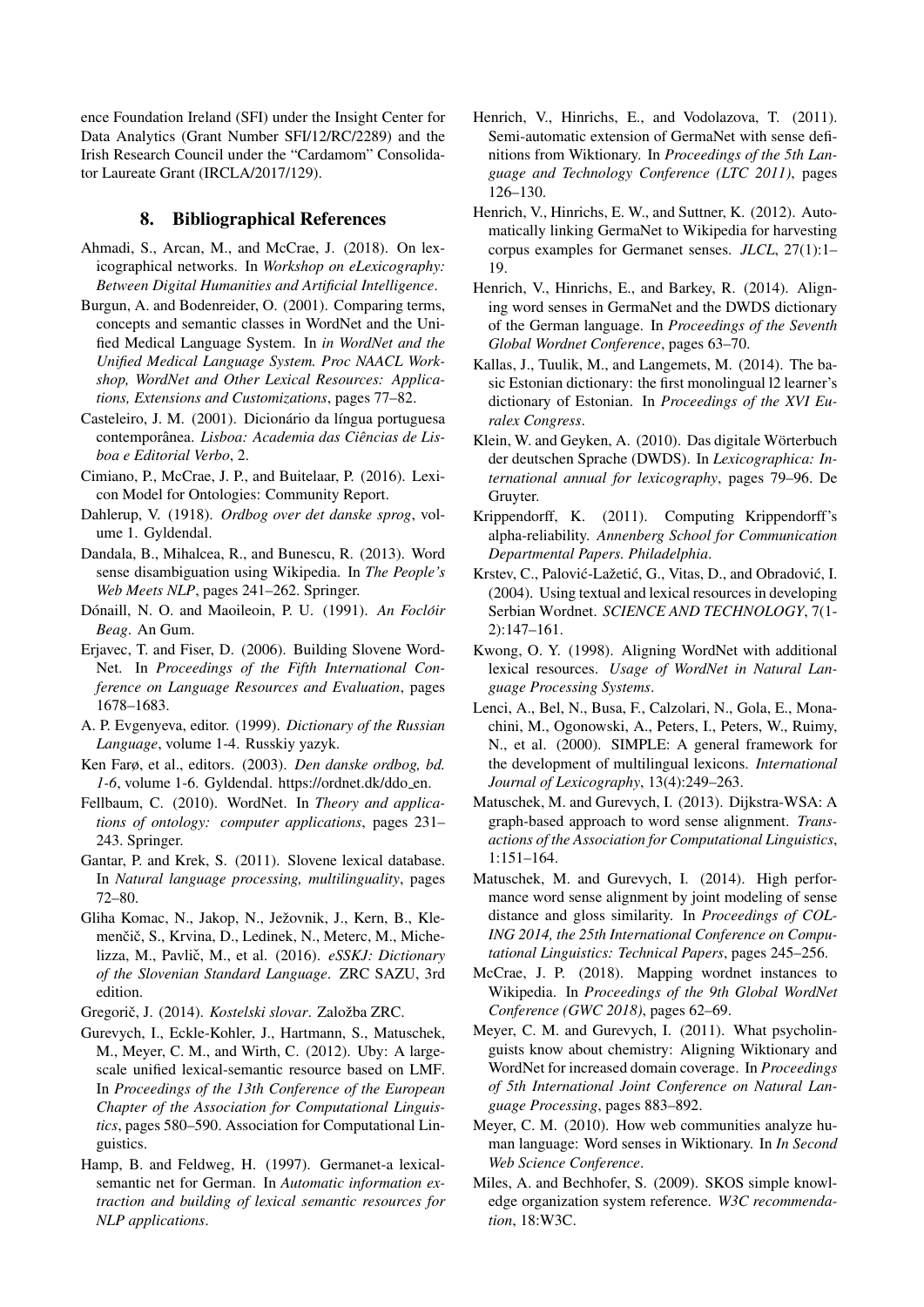- <span id="page-11-14"></span>Miller, T. and Gurevych, I. (2014). Word-Net—Wikipedia—Wiktionary: Construction of a three-way alignment. In *Proceedings of the Ninth International Conference on Language Resources and Evaluation*, pages 2094–2100.
- <span id="page-11-16"></span>Miller, G. A. (1995). WordNet: a lexical database for english. *Communications of the ACM*, 38(11):39–41.
- <span id="page-11-13"></span>Miller, T. (2016). *Adjusting Sense Representations for Word Sense Disambiguation and Automatic Pun Interpretation*. Ph.D. thesis, Technische Universität Darmstadt, Darmstadt, January.
- <span id="page-11-2"></span>Moro, A., Li, H., Krause, S., Xu, F., Navigli, R., and Uszkoreit, H. (2013). Semantic rule filtering for web-scale relation extraction. In *International Semantic Web Conference*, pages 347–362. Springer.
- <span id="page-11-0"></span>Navigli, R. and Ponzetto, S. P. (2012). BabelNet: The automatic construction, evaluation and application of a wide-coverage multilingual semantic network. *Artificial Intelligence*, 193:217–250.
- <span id="page-11-7"></span>Navigli, R. (2006). Meaningful clustering of senses helps boost word sense disambiguation performance. In *Proceedings of the 21st International Conference on Computational Linguistics and the 44th annual meeting of the Association for Computational Linguistics*, pages 105– 112. Association for Computational Linguistics.
- <span id="page-11-6"></span>Niemann, E. and Gurevych, I. (2011). The people's web meets linguistic knowledge: Automatic sense alignment of Wikipedia and WordNet. In *Proceedings of the Ninth International Conference on Computational Semantics (IWCS 2011)*.
- <span id="page-11-10"></span>Nimb, S., Trap-Jensen, L., and Lorentzen, H. (2014). The Danish thesaurus: Problems and perspectives. In *Proceedings of the XVI EURALEX International Congress: The User in Focus*, pages 15–19.
- <span id="page-11-12"></span>Nimb, S., Sørensen, N. H., and Troelsgård, T. (2018). From standalone thesaurus to integrated related words in the Danish dictionary. In *Proceedings of the XVIII EU-RALEX International Congress: Lexicography in Global Contexts*, pages 915–923.
- <span id="page-11-11"></span>Nimb, S. (2018). The Danish FrameNet lexicon: method and lexical coverage. In *Proceedings of the International FrameNet Workshop at LREC 2018: Multilingual FrameNets and Constructions*, pages 51–55.
- <span id="page-11-18"></span>Osenova, P. and Simov, K. (2017). Challenges behind the data-driven bulgarian wordnet (bultreebank bulgarian wordnet). In John P. McCrae, et al., editors, *Proceedings of the LDK 2017 Workshops: 1st Workshop on the OntoLex Model (OntoLex-2017), Shared Task on Translation Inference Across Dictionaries & Challenges for Wordnets co-located with 1st Conference on Language, Data and Knowledge (LDK 2017), Galway, Ireland, June 18, 2017*, volume 1899 of *CEUR Workshop Proceedings*, pages 152–163. CEUR-WS.org.
- <span id="page-11-22"></span>Ozhegov, S. I. and Shvedova, N. Y. (1992). *Explanatory Dictionary of the Russian Language*. Az, Moscow.
- <span id="page-11-1"></span>Palmer, M. (2009). SemLink: Linking PropBank, VerbNet and FrameNet. In *Proceedings of the generative lexicon conference*, pages 9–15. GenLex-09, Pisa, Italy.
- <span id="page-11-9"></span>Pedersen, B. S., Nimb, S., Asmussen, J., Sørensen, N. H.,

Trap-Jensen, L., and Lorentzen, H. (2009). DanNet: the challenge of compiling a wordnet for Danish by reusing a monolingual dictionary. *Language resources and evaluation*, 43(3):269–299.

- <span id="page-11-8"></span>Pedersen, B. S., Nimb, S., Olsen, S., and Sørensen, N. H. (2018). Combining dictionaries, wordnets and other lexical resources-advantages and challenges. In *Globalex Proceedings 2018, Miyasaki, Japan*.
- <span id="page-11-19"></span>Pedersen, B. S., Nimb, S., Olsen, I. R., , and Olsen, S. (2019). Linking DanNet with Princeton WordNet. In *Global WordNet 2019 Proceedings*.
- <span id="page-11-15"></span>Ponzetto, S. P. and Navigli, R. (2009). Large-scale taxonomy mapping for restructuring and integrating Wikipedia. In *Twenty-First International Joint Conference on Artificial Intelligence*.
- <span id="page-11-4"></span>Ponzetto, S. P. and Navigli, R. (2010). Knowledge-rich word sense disambiguation rivaling supervised systems. In *Proceedings of the 48th annual meeting of the association for computational linguistics*, pages 1522–1531. Association for Computational Linguistics.
- <span id="page-11-23"></span>Pustejovsky, J. (1995). *The Generative Lexicon*. MIT Press, Cambridge, MA.
- <span id="page-11-21"></span>RAE, R. A. E. (2001). *Diccionario de la Lengua Espanola RAE*. Diccionario de la lengua española. Planeta Publishing Corporation.
- <span id="page-11-17"></span>Romary, L. and Tasovac, T. (2018). TEI Lex-0: A target format for TEI-encoded dictionaries and lexical resources. In *TEI Conference and Members' Meeting*.
- <span id="page-11-26"></span>Roventini, A. and Ruimy, N. (2008). Mapping events and abstract entities from PAROLE-SIMPLE-CLIPS to ItalWordNet. In *Proceedings of the Sixth International Conference on Language Resources and Evaluation (LREC'08)*, Marrakech, Morocco, May. European Language Resources Association (ELRA).
- <span id="page-11-20"></span>Roventini, A., Alonge, A., Calzolari, N., Magnini, B., and Bertagna, F. (2000). ItalWordNet: a large semantic database for italian. In *Proceedings of the Second International Conference on Language Resources and Evaluation*.
- <span id="page-11-24"></span>Roventini, A., Ulivieri, M., and Calzolari, N. (2002). Integrating two semantic lexicons, SIMPLE and ItalWord-Net: What can we gain? In *Proceedings of the Third International Conference on Language Resources and Evaluation (LREC'02)*, Las Palmas, Canary Islands - Spain, May. European Language Resources Association (ELRA).
- <span id="page-11-25"></span>Roventini, A., Ruimy, N., Marinelli, R., Ulivieri, M., and Mammini, M. (2007). Mapping concrete entities from PAROLE-SIMPLE-CLIPS to ItalWordNet: Methodology and results. In *Proceedings of the 45th Annual Meeting of the Association for Computational Linguistics Companion Volume Proceedings of the Demo and Poster Sessions*, pages 161–164, Prague, Czech Republic, June. Association for Computational Linguistics.
- <span id="page-11-5"></span>Ruiz-Casado, M., Alfonseca, E., and Castells, P. (2005). Automatic assignment of Wikipedia encyclopedic entries to wordnet synsets. In *International Atlantic Web Intelligence Conference*, pages 380–386. Springer.
- <span id="page-11-3"></span>Shi, L. and Mihalcea, R. (2005). Putting pieces together: